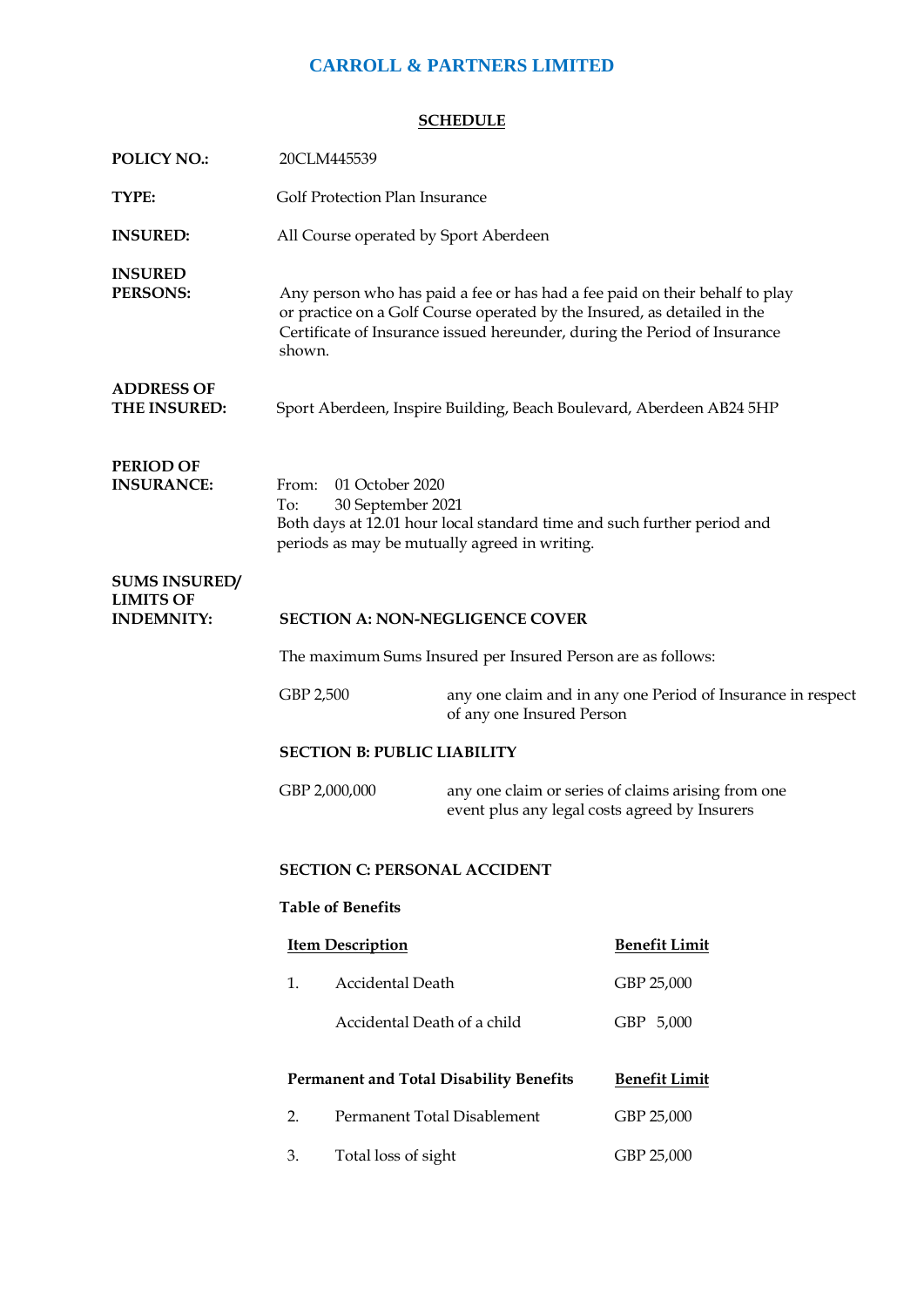## **CARROLL & PARTNERS LIMITED**

|                    | 4.                                                        | Total loss of limb                                                                                                                       |                                         |                                                                                                                                                    | GBP 25,000                            |                |  |  |
|--------------------|-----------------------------------------------------------|------------------------------------------------------------------------------------------------------------------------------------------|-----------------------------------------|----------------------------------------------------------------------------------------------------------------------------------------------------|---------------------------------------|----------------|--|--|
|                    | 5.                                                        | Total loss of speech<br>Total loss of hearing in both ears<br>Total loss of hearing in one ear<br>Total loss of one thumb of either hand |                                         | GBP 25,000                                                                                                                                         |                                       |                |  |  |
|                    | 6.                                                        |                                                                                                                                          |                                         | GBP 25,000                                                                                                                                         |                                       |                |  |  |
|                    | 7.                                                        |                                                                                                                                          |                                         | GBP 7,500                                                                                                                                          |                                       |                |  |  |
|                    | 8.                                                        |                                                                                                                                          |                                         |                                                                                                                                                    |                                       |                |  |  |
|                    |                                                           | a)<br>b)                                                                                                                                 | Both joints<br>One joint                |                                                                                                                                                    | GBP 12,500<br>GBP 5,000               |                |  |  |
|                    | 9.                                                        | Loss of any finger of either hand (benefit for each finger)                                                                              |                                         |                                                                                                                                                    |                                       |                |  |  |
|                    |                                                           | a)<br>b)<br>$\mathbf{c})$                                                                                                                | Three joints<br>Two joints<br>One joint |                                                                                                                                                    | GBP 5,000<br>GBP 2,500<br>GBP 1,250   |                |  |  |
|                    | 10.                                                       |                                                                                                                                          | Loss of big toe                         |                                                                                                                                                    |                                       |                |  |  |
|                    |                                                           |                                                                                                                                          | a)<br>b)                                | Both joints<br>One joint                                                                                                                           | GBP 5,000<br>GBP 2,500                |                |  |  |
|                    | 11.                                                       | Loss of any other toe other than big<br>toe (benefit for each toe)<br>Total permanent loss of function of                                |                                         | GBP 1,250                                                                                                                                          |                                       |                |  |  |
|                    | 12.                                                       |                                                                                                                                          |                                         |                                                                                                                                                    |                                       |                |  |  |
|                    |                                                           |                                                                                                                                          | a)<br>b)<br>$\mathbf{c})$               | Shoulder or elbow<br>Wrist<br>Knee or ankle                                                                                                        | GBP 10,000<br>GBP 6,000<br>GBP 15,000 |                |  |  |
|                    |                                                           | <b>Refund of Fees</b>                                                                                                                    |                                         |                                                                                                                                                    |                                       |                |  |  |
|                    | 17.                                                       | In the event of payment of any of Items $1 - 12$ above<br>a refund of fees will be paid.                                                 |                                         |                                                                                                                                                    | Up to GBP 1,000                       |                |  |  |
|                    |                                                           | <b>Hospital Cash Benefit</b>                                                                                                             |                                         |                                                                                                                                                    |                                       |                |  |  |
|                    | 18.                                                       |                                                                                                                                          | Items 1 - 12 above.                     | Payable for each 24-hour period as an in-patient<br>Following <b>bodily injury</b> resulting in a claim under<br>Payable for a maximum of 90 days. |                                       | GBP 25 per day |  |  |
| <b>EXCESS:</b>     | Nil                                                       |                                                                                                                                          |                                         |                                                                                                                                                    |                                       |                |  |  |
| <b>CONDITIONS:</b> | UK Golf Protection Plan Insurance Policy Wording JRPGPP19 |                                                                                                                                          |                                         |                                                                                                                                                    |                                       |                |  |  |